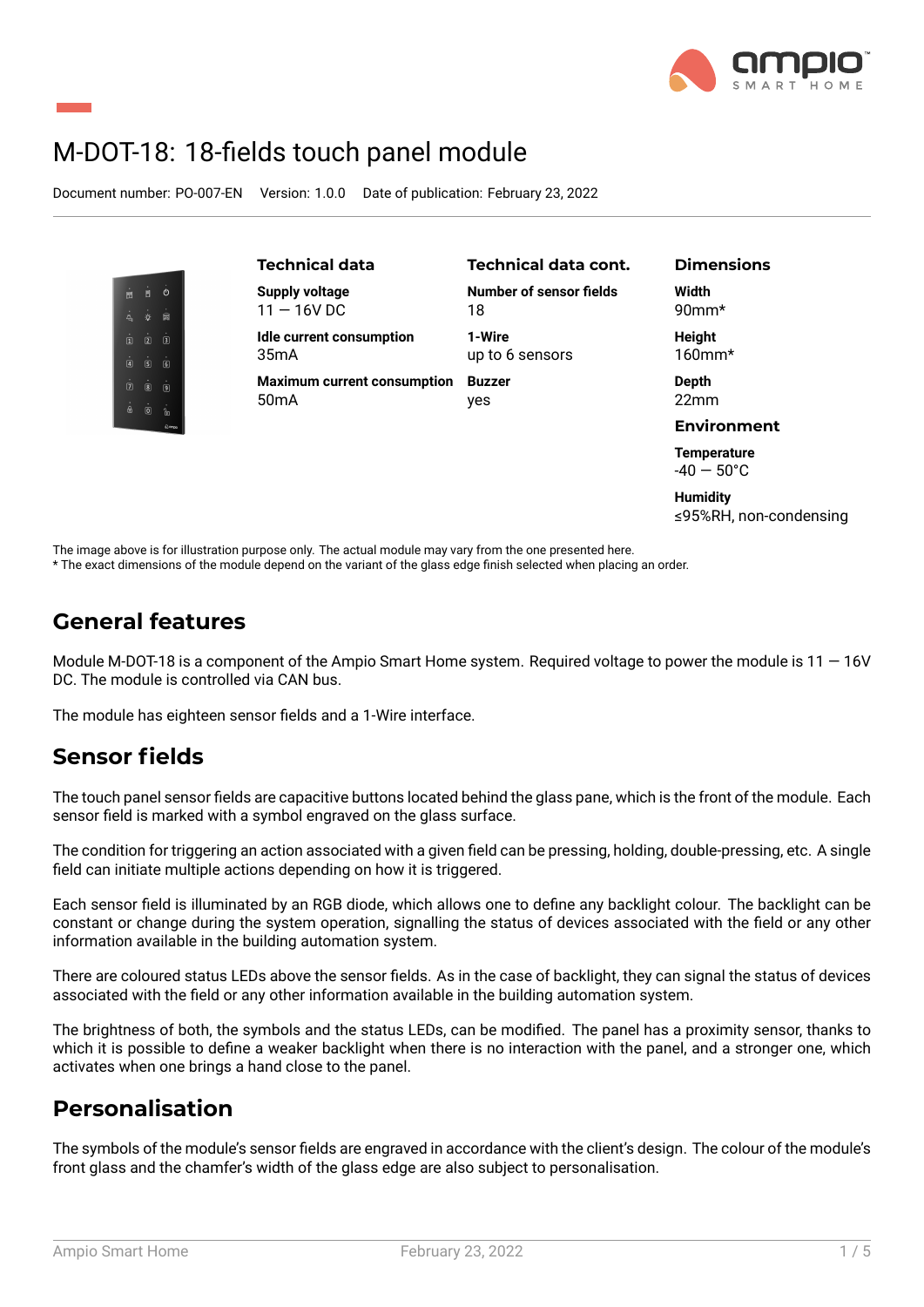#### **Buzzer**

The module is equipped with a buzzer that enables generating sound signals. By default, each press of the sensor field triggers a short buzzer sound. However, this behaviour can be modified.

In addition to confirming that the sensor field has been pressed, the buzzer can be used to signal any other events observable by the building automation system. The sound volume and type are defined at the device configuration stage.

#### **Temperature sensors**

The module is equipped with a 1-Wire interface connector that allows to connect up to 6 digital Dallas DS18B20 temperature sensors. The temperature measurement result is available for all devices operating within the building automation bus. It may turn out to be particularly useful for purposes related to temperature regulation, or to present the measurement result on touch panels and in a mobile application.

The total length of the 1-Wire bus cable to which the temperature sensors are connected cannot exceed 15m.

### **Typical application**

- Turning on lighting or any other devices connected to the building automation system;
- informing about the state of lighting or other devices;
- generating sound notifications informing about events observed by the system;
- room temperature measurement.

### **Installation**

The panel can be mounted on a surface or it can be flush with the wall surface. Depending on the expected effect, a flush mounting plate or surface mounting frame is used. The frames are available in two variants - for panels with glass with and without chamfered edges.

Both in the case of flush and surface mounting, a standard junction box must be located behind the panel, inside which there will be connectors for the CAN bus and the 1-Wire interface. In the case of flush mounting, the box must be embedded in the wall at a greater than standard depth.

A detailed description of the installation of panels in both variants is available in the appropriate installer guides published on the Ampio knowledge base website.

### **Device status LEDs**

On the [back of the device, ther](https://help.ampio.com)e is one red LED indicating the communication status within the CAN bus:

- one regular flash every 1 sec. CAN bus communication is working properly,
- two regular flashes every 1 sec. the module is not receiving information from other Smart Home modules,
- three regular flashes every 1 sec. the module cannot send information to the CAN bus;

After the device is embedded in the mounting plate or frame, the LED is hidden.

### **Programming**

The module is programmed with a special programmer, available for authorised technicians, and the Ampio Smart Home CAN configurator software. It allows you to modify the parameters of the module and define its behaviour in response to signals directly available to the module as well as general information coming from all devices present in the home automation bus.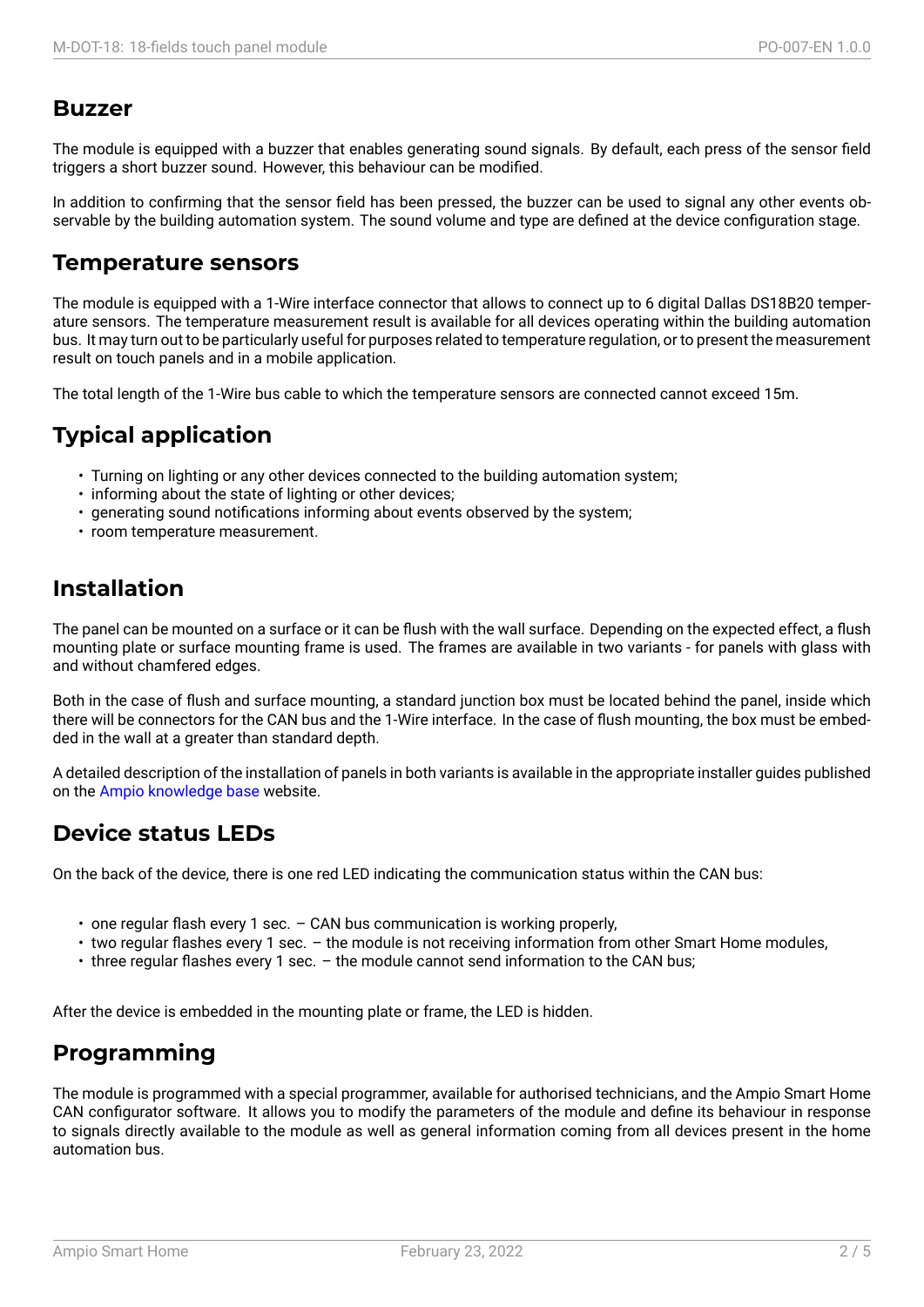### **Module dimensions**

Dimensions expressed in millimeters.

The panel consist of a glass front and a body with connectors and mechanical interfaces meant for mounting with the use of mounting plates or surface frames. The body is mounted in the center of the rear surface of the glass front with a margin of error appropriate for the production process.

The exact dimensions of the module front depend on the variant of the glass edge finish selected when placing an order.

In the dimensions diagram, the dashed line marks the area where the connectors of the device and its other elements protruding from the body are located. The outline of this area corresponds to the central opening in mounting plates and frames for panels. In the actual module, the CAN bus and 1-Wire interface connectors may be located in a different place than in the figure below, but within the marked area.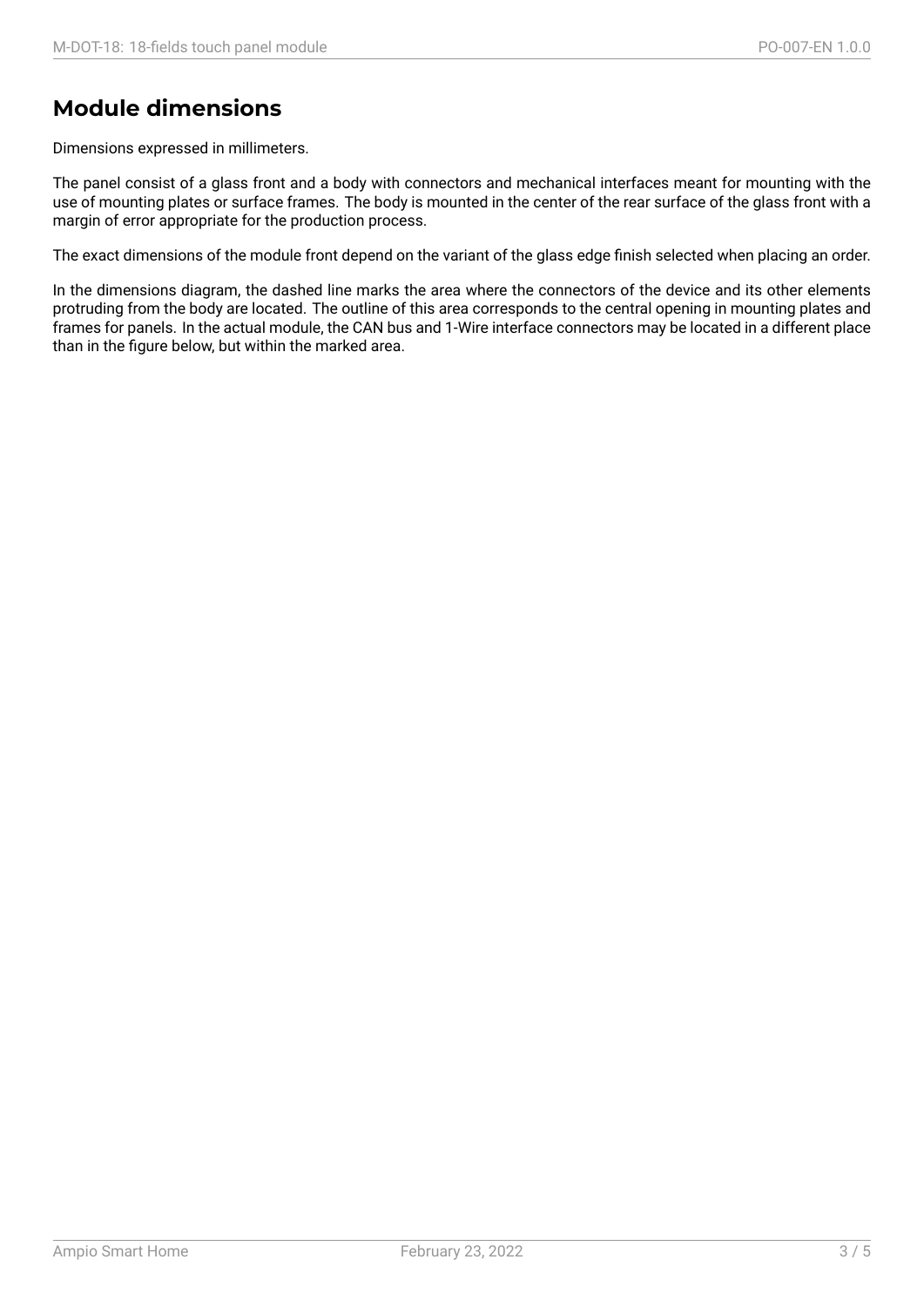